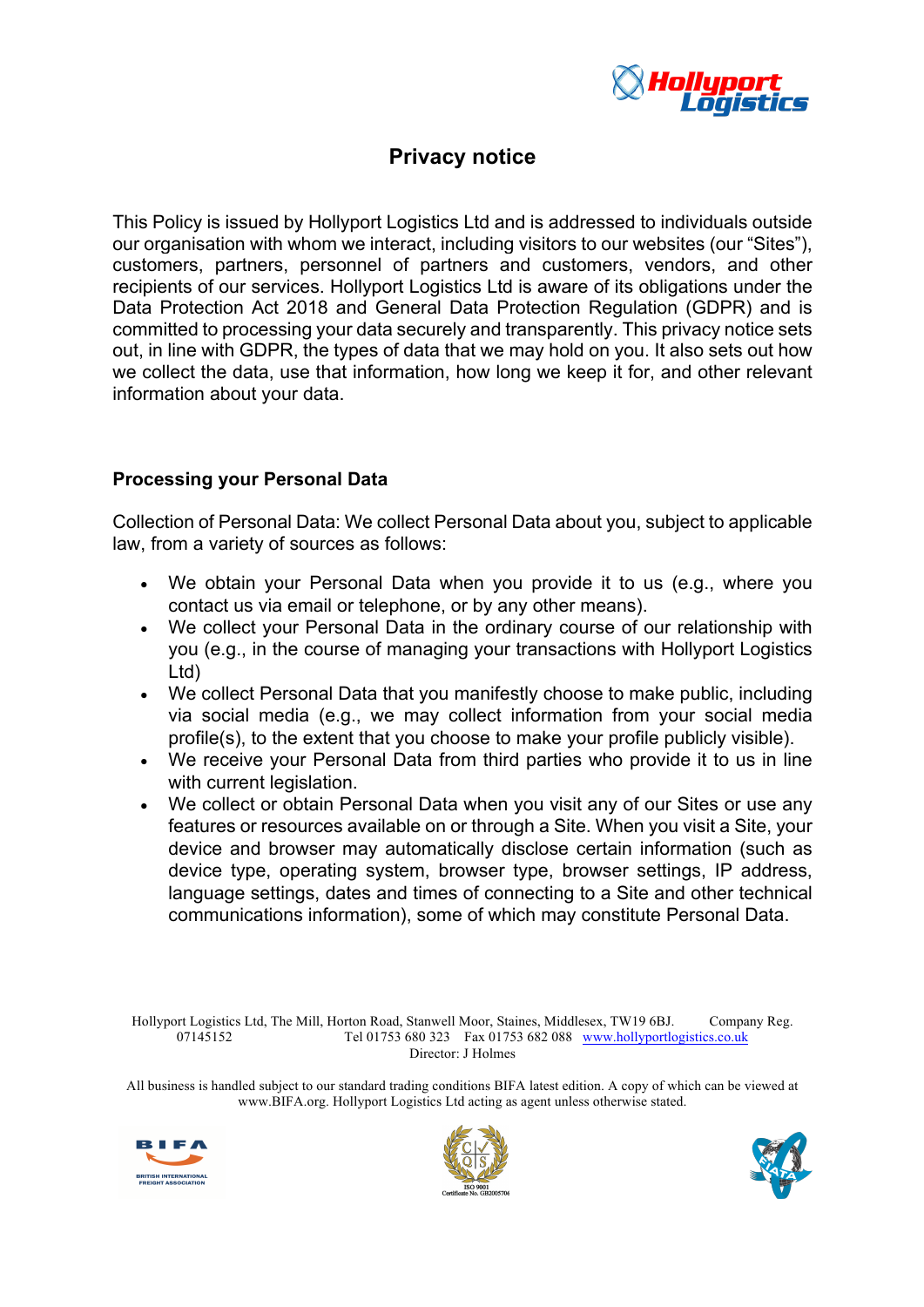

# **Data Security**

We have implemented appropriate technical and organisational security measures designed to protect your Personal Data against accidental or unlawful destruction, loss, alteration, unauthorised disclosure, unauthorised access, and other unlawful or unauthorised forms of Processing, in accordance with applicable law.

You are responsible for ensuring that any Personal Data that you send to us are sent securely.

#### **Data Accuracy**

We take reasonable steps designed to ensure that:

- your Personal Data that we process is accurate and, where necessary, kept up to date; and
- any of your Personal Data that we process that are inaccurate (having regard to the purposes for which they are Processed) are erased or rectified without delay.

#### **Data Minimisation**

We take reasonable steps designed to ensure that your Personal Data that we Process are limited to the Personal Data reasonably required in connection with the purposes set out in this Privacy notice.

## **Data Retention**

We take every reasonable step to ensure that your Personal Data are only Processed for the minimum period necessary for the purposes set out in this Notice. The criteria for determining the duration for which we will retain your Personal Data are as follows:

(1) we will retain copies of your Personal Data in a form that permits identification only for as long as:

a. we maintain an ongoing relationship with you (e.g., where you are a recipient of our services, or you are lawfully included in our mailing list and have not unsubscribed); or

Hollyport Logistics Ltd, The Mill, Horton Road, Stanwell Moor, Staines, Middlesex, TW19 6BJ. Company Reg. 07145152 Tel 01753 680 323 Fax 01753 682 088 www.hollyportlogistics.co.uk Director: J Holmes





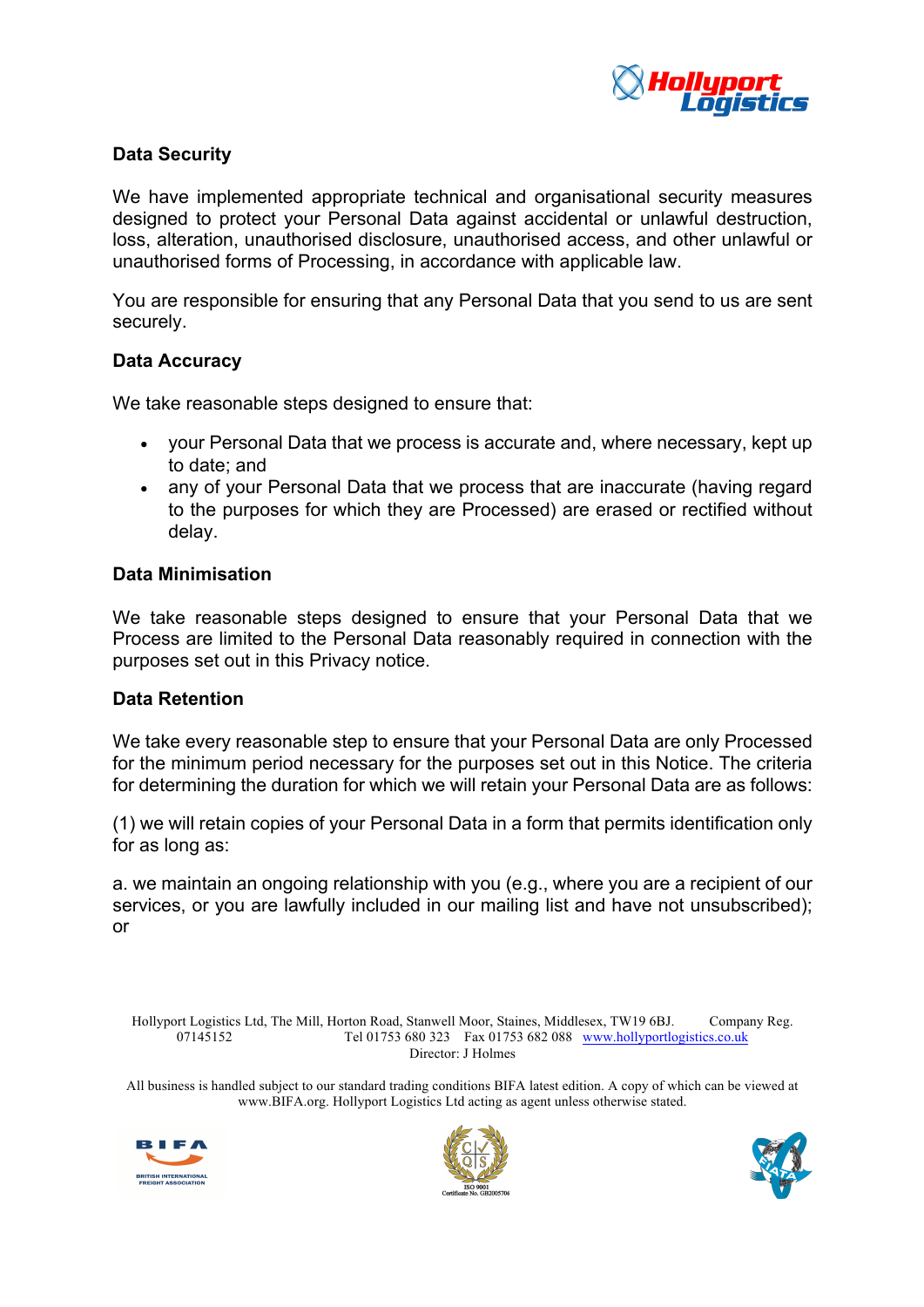

b. your Personal Data are necessary in connection with the lawful purposes set out in this Notice, for which we have a valid legal basis,

plus:

(2) the duration of:

a. any applicable limitation period under applicable law (i.e., any period during which any person could bring a legal claim against us in connection with your Personal Data, or to which your Personal Data may be relevant); and

b. an additional two (2) month period following the end of such applicable limitation period (so that, if a person bring a claim at the end of the limitation period, we are still afforded a reasonable amount of time in which to identify any Personal Data that are relevant to that claim),

and:

(3) in addition, if any relevant legal claims are brought, we may continue to Process your Personal Data for such additional periods as are necessary in connection with that claim.

During the periods noted in paragraphs (2)a and (2)b above, we will restrict our Processing of your Personal Data to storage of, and maintaining the security of, those data, except to the extent that those data need to be reviewed in connection with any legal claim, or any obligation under applicable law.

Once the periods in paragraphs (1), (2) and (3) above, each to the extent applicable, have concluded, we will either:

- permanently delete or destroy the relevant Personal Data;
- archive your Personal Data so that it is beyond use; or
- anonymize the relevant Personal Data.

Hollyport Logistics Ltd, The Mill, Horton Road, Stanwell Moor, Staines, Middlesex, TW19 6BJ. Company Reg. 07145152 Tel 01753 680 323 Fax 01753 682 088 www.hollyportlogistics.co.uk Director: J Holmes





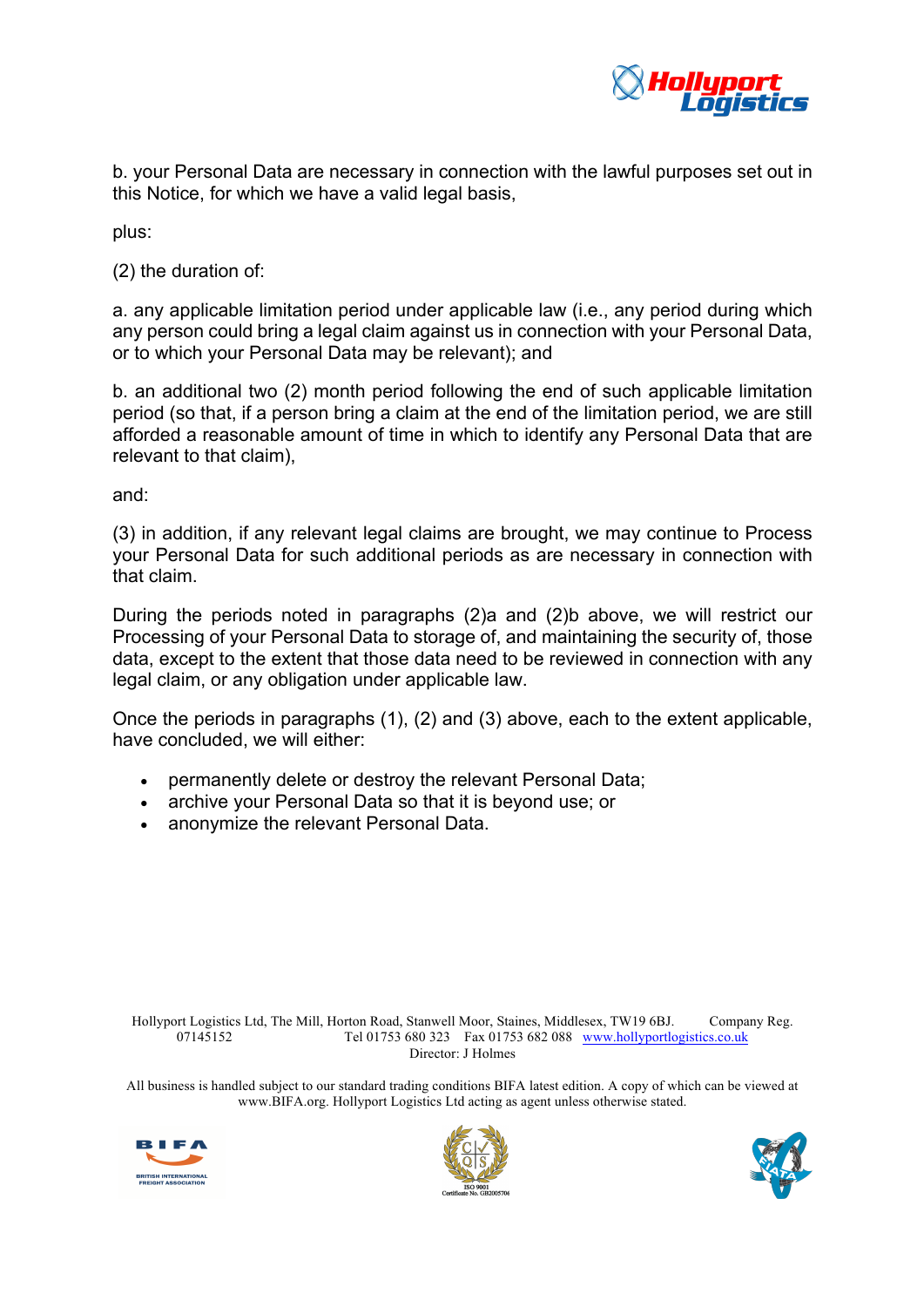

# **Your legal rights**

Under the Data Protection legislation, data subjects have the following rights with regards to their personal information:

- the right to be informed about the collection and the use of their personal data;
- the right to access personal data and supplementary information;
- the right to have inaccurate personal data rectified, or completed if it is incomplete;
- the right to erasure (to be forgotten) in certain circumstances;
- the right to restrict processing in certain circumstances;
- the right to data portability, which allows the data subject to obtain and reuse their personal data for their own purposes across different services;
- the right to object to processing in certain circumstances;
- rights in relation to automated decision making and profiling;
- the right to withdraw consent at any time (where relevant);
- the right to complain to the Information Commissioner.

## **Direct Marketing**

We may Process your Personal Data to contact you, primarily by mail and email and also on occasion by telephone, so that we can provide you with information concerning services that may be of interest, in accordance with applicable law.

If you do not wish to receive marketing communications from us you can opt out at any time by contacting Jerry Holmes – Director Hollyport Logistics Ltd. After opting out, we will not send you further promotional emails, but we may continue to contact you to the extent necessary for the purposes of any Services you have requested.

## **Contact details**

If you have any comments, questions or concerns about any of the information in this Policy, or any other issues relating to the Processing of Personal Data by The Care Leaders, please contact Jerry Holmes – Director Hollyport Logistics Ltd.

Hollyport Logistics Ltd, The Mill, Horton Road, Stanwell Moor, Staines, Middlesex, TW19 6BJ. Company Reg. 07145152 Tel 01753 680 323 Fax 01753 682 088 www.hollyportlogistics.co.uk Director: J Holmes





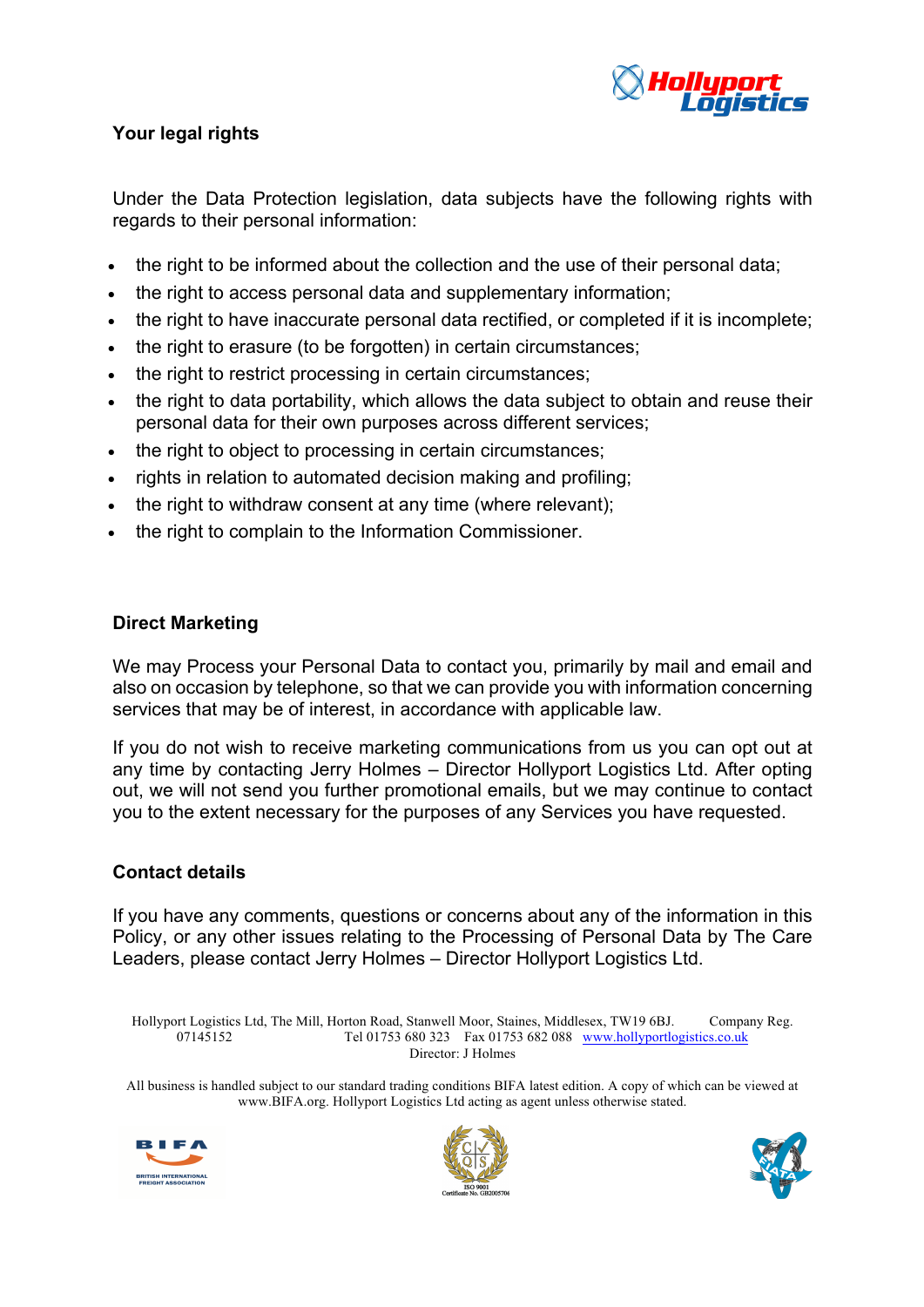

## **Defined terms**

| Controller                            | The entity that decides how and why Personal Data is Processed in<br>line with applicable data protection legislation.                                                                                                                                                                                                                                          |
|---------------------------------------|-----------------------------------------------------------------------------------------------------------------------------------------------------------------------------------------------------------------------------------------------------------------------------------------------------------------------------------------------------------------|
| Data Protection<br>Authority          | An independent public authority that is legally tasked with overseeing<br>compliance with applicable data protection laws.                                                                                                                                                                                                                                      |
| Personal Data                         | Information that is about any individual, or from which any individual is<br>identifiable.                                                                                                                                                                                                                                                                      |
| Process or Processed<br>or Processing | Anything that is done with any Personal Data, whether or not by<br>automated means, such as collection, recording, organisation,<br>structuring, storage, adaptation or alteration, retrieval, consultation,<br>use, disclosure by transmission, dissemination or otherwise making<br>available, alignment or combination, restriction, erasure or destruction. |
| Personnel                             | Any current, former and prospective directors, officers, consultants,<br>employees, temporary staff, individual contractors, interns, secondees<br>and other personnel.                                                                                                                                                                                         |
| Processor                             | Any person or entity that Processes Personal Data on behalf of the<br>Controller (other than employees of the Controller).                                                                                                                                                                                                                                      |
| Sensitive Personal Data               | Personal Data about race or ethnicity, political opinions, religious or<br>philosophical beliefs, trade union membership, physical or mental<br>health, sexual life, or any other information that may be deemed to be<br>sensitive under applicable law.                                                                                                       |
| Criminal Offences Data                | Personal data about any actual or alleged criminal offences or<br>penalties.                                                                                                                                                                                                                                                                                    |

Purposes for which we may Process your Personal Data, and legal bases for Processing: The purposes for which we may Process Personal Data, subject to applicable law, and the legal bases on which we may perform such Processing, are:

*Provision of services to you*: administering relationships and related services; performance of tasks necessary for the provision of the

• The Processing is necessary in connection with any contract that you may enter into with

Hollyport Logistics Ltd, The Mill, Horton Road, Stanwell Moor, Staines, Middlesex, TW19 6BJ. Company Reg. 07145152 Tel 01753 680 323 Fax 01753 682 088 www.hollyportlogistics.co.uk Director: J Holmes





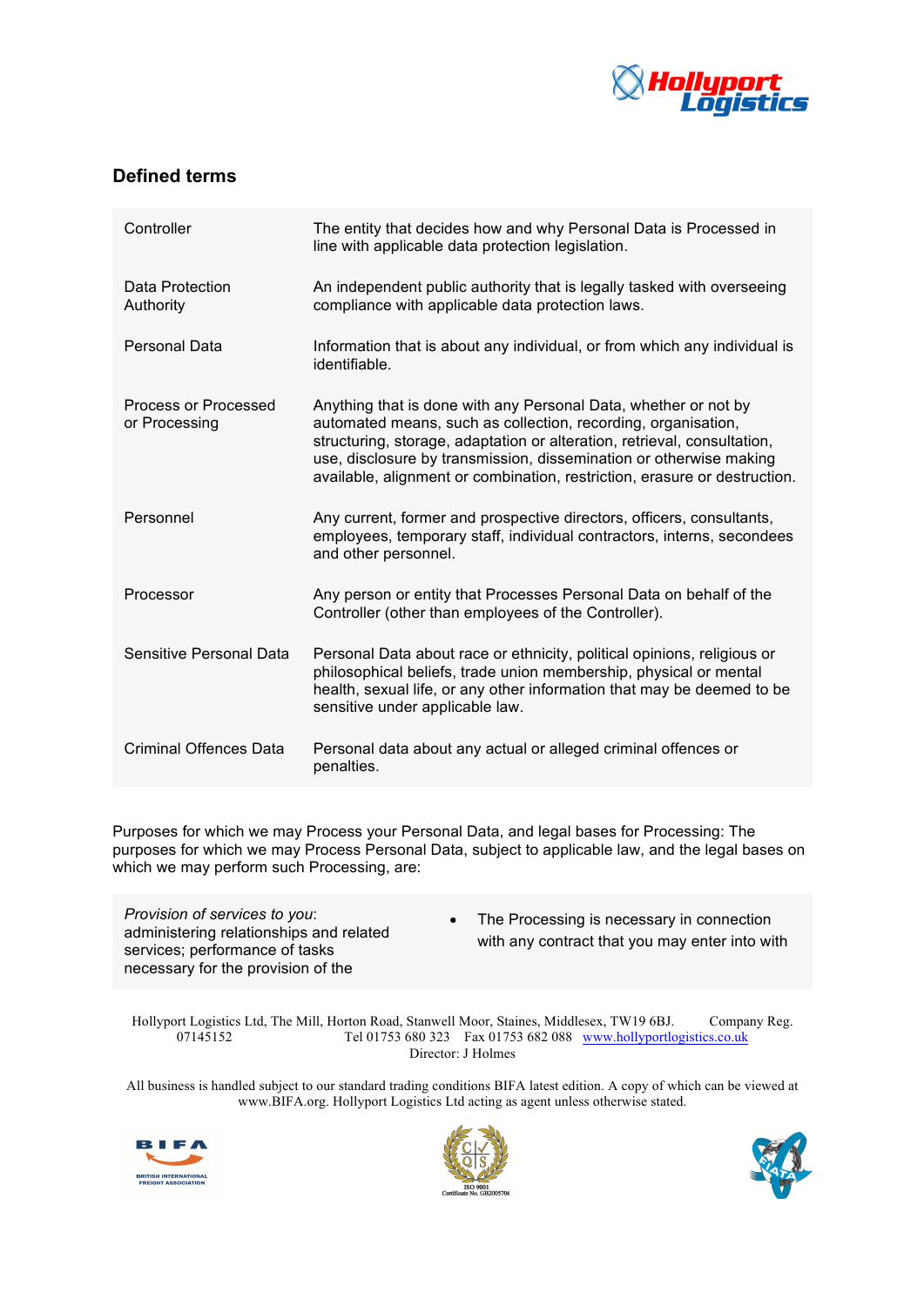

requested services; communicating

*Marketing / Prospecting:* 

*communicating with you via any means (including via email, telephone, text message, social media, post or in person) subject to ensuring that such communications are provided to you in compliance with applicable law; and maintaining and updating your contact information where appropriate.*

*Health and safety: health and safety assessments and record keeping; and compliance with related legal obligations.*

requested services; communicating us, or to take steps prior to entering into a with you in relation to those services. contract with us; or

- We have a legitimate interest in carrying out the Processing for the purpose of providing services to you (to the extent that such legitimate interest is not overridden by your interests, fundamental rights, or freedoms); or
- We have obtained your prior consent to the Processing (this legal basis is only used in relation to Processing that is entirely voluntary – it is not used for Processing that is necessary or obligatory in any way).
- We have a legitimate interest in carrying out the Processing for the purpose of conducting marketing and prospecting (to the extent that such legitimate interest is not overridden by your interests, fundamental rights, or freedoms); or
- We have obtained your prior consent to the Processing (this legal basis is only used in relation to Processing that is entirely voluntary – it is not used for Processing that is necessary or obligatory in any way).
- The Processing is necessary for compliance with a legal obligation; or
- We have a legitimate interest in carrying out the Processing for the purpose of providing a safe and secure environment at our premises (to the extent that such legitimate interest is not overridden by your interests, fundamental rights, or freedoms); or
- The Processing is necessary to protect the vital interests of any individual.

Hollyport Logistics Ltd, The Mill, Horton Road, Stanwell Moor, Staines, Middlesex, TW19 6BJ. Company Reg. 07145152 Tel 01753 680 323 Fax 01753 682 088 www.hollyportlogistics.co.uk Director: J Holmes